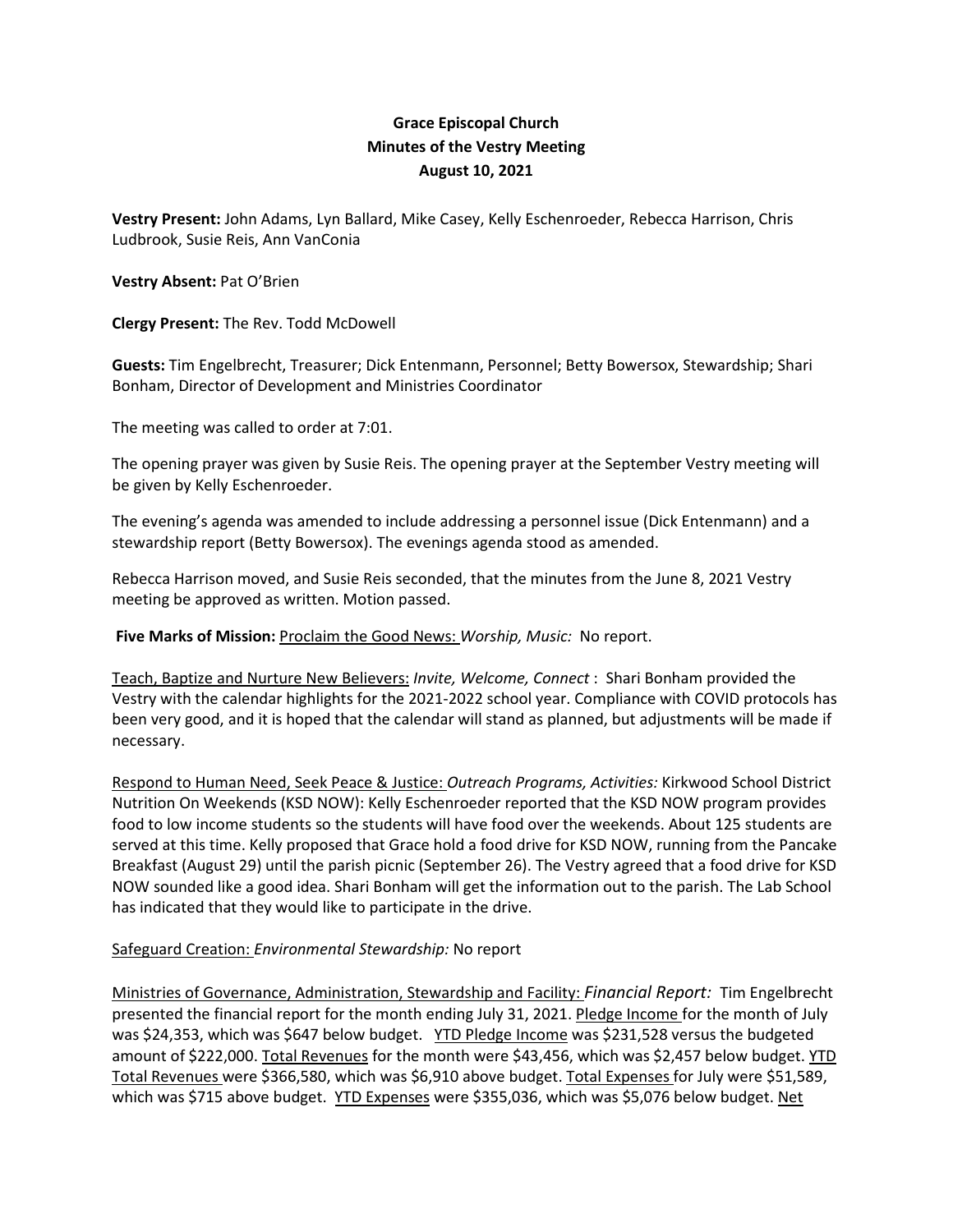Revenue for July was (\$8,133), which was \$1,742 above the budgeted amount of (\$6,391). YTD Net Revenue was \$11,544, which was \$11,986 above the budgeted amount of (\$442). Our current cash reserves would cover an estimated 2.0 months of the 2021 budgeted expenses. Lyn Ballard moved, and Rebecca Harrison seconded, that the Vestry receive the financial report for the month ending July 31, 2021. Motion carried.

Tim and Father Todd attended a recent Kirkwood City Council meeting, at which a zoning ordinance change that would allow Grace (and other churches in Kirkwood) to run a commissary kitchen was discussed. A decision should be reached at the September 2 city council meeting.

Tim reported that the Finance Committee met to discuss the loss of income due to the commissary kitchen not being up and running as planned, as well as higher than anticipated costs to prepare the downstairs rooms that the kitchen will use for storage. Assuming the Kirkwood City Council approves the zoning change, the \$17,000 projected shortfall will be tempered by savings of \$10,000 - \$12,000 that the Finance Committee found in the budget.

*Our Journey Continues:* As of July 31, \$553,570.00 of capital campaign funds have been received. Tim proposed moving capital campaign funds received from April through July of 2021 to the appropriate accounts. Based on Tim's recommendations, Rebecca Harrison moved, and Ann VanConia seconded, that the Vestry approve moving capital campaign funds received from April through July of 2021 to the following accounts in the following amounts: \$2,961.63 to Legacy Fund – Outreach; \$2,961.63 to Capital Reserve Debt Reduction Account; and \$20,731.39 to Legacy Fund – Building and Grounds. Motion passed.

Tim requested Vestry approval to move various funds to the Legacy Fund. Kelly Eschenroeder moved, and Ann VanConia seconded, that the Vestry approve moving the flowing funds: \$50.00 from the Salisbury Memorial, \$590.00 from the Tralles Memorial and \$50.00 from the Balster Memorial to the Legacy Fund Undesignated Account; \$3,500.00 from Miscellaneous Designated (Legacy) to Legacy Outreach; \$643.60 from Miscellaneous Designated (Legacy) to Legacy Children and Youth; \$5.45 from Other Temporarily Restricted (Women of Grace) to Legacy – Women's Ministries. Motion passed. Tim reported that he is part of a group including Brent VanConia, Mike Heyer and Ron Ryan that are planning to re-establish an annual golf tournament. The tournament will be held in October. It will be open to all, and is intended to be a fellowship event. This year's tournament will be played in memory of Tom Lauber.

**Personnel:** Dick Entenmann reported that there is a Grace employee who refuses to receive the COVID vaccine. The Vestry discussed the pros and cons of requiring employees to be vaccinated. Lyn Ballard moved, and Rebecca Harrison seconded, that, in light of the COVID-19 pandemic, Grace Episcopal Church will require all part time and full time W-2 employees to be fully vaccinated for COVID-19 and variants. The employee must receive the first shot by August 31, 2021. Any employee who refuses to comply, unless they have a medical condition that precludes them from receiving the vaccination and can provide a documented exemption from a physician, can be terminated. Motion passed.

The search process for a new nursey attendant will begin immediately.

**Stewardship:** Betty Bowersox reported that she will be using The Episcopal Network for Stewardship's (TENS) Every Perfect Gift program for this year's stewardship campaign. Stewardship activities have been added to the 2021-2022 calendar. Packets will be distributed in person on Sunday, October 10. Packets will be mailed to those not in attendance at church on that day. The ingathering will take place on November 7. Shari is working with Grace's software provider to allow parishioners to make pledges on line.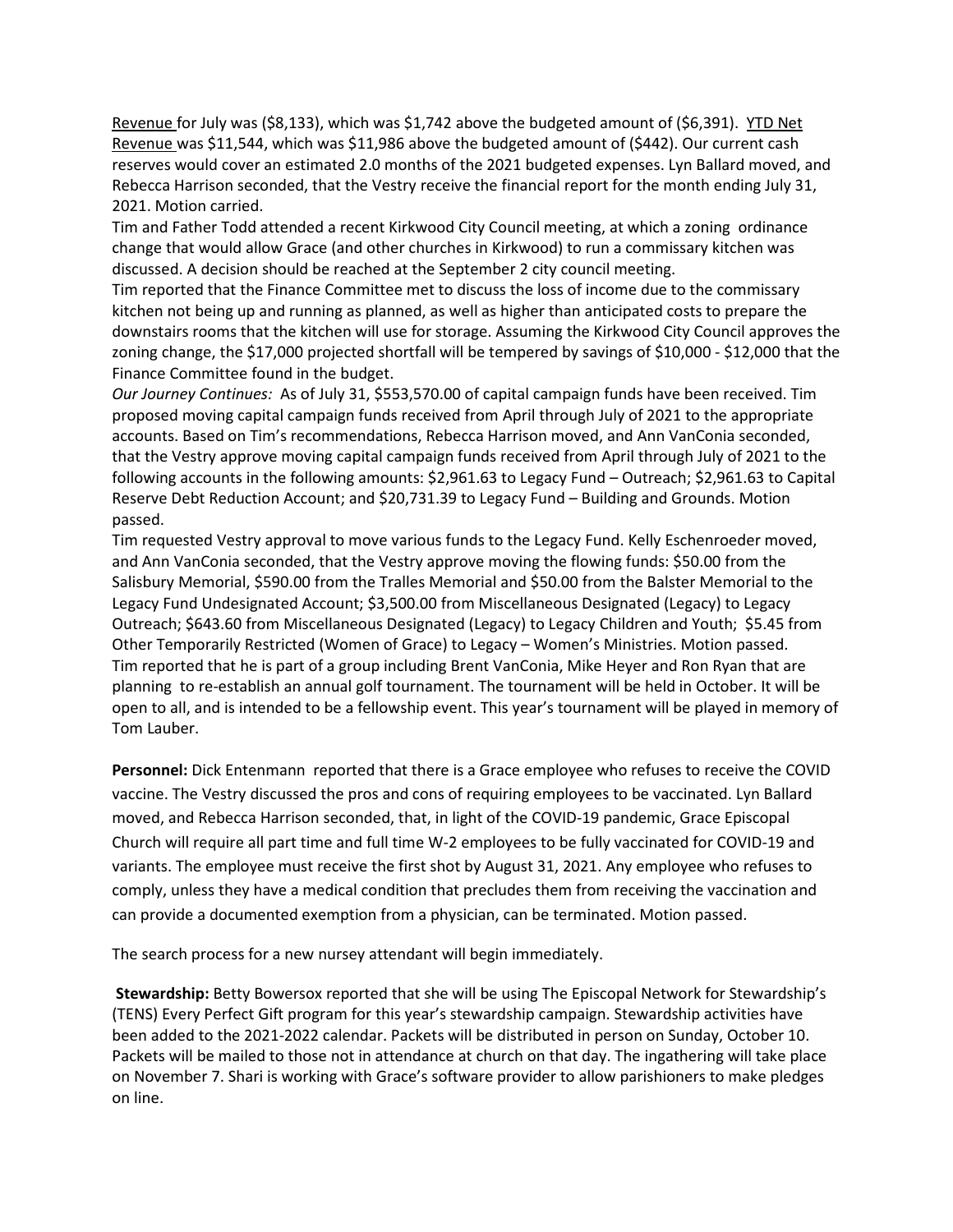**Junior Warden Report**: Rebecca Harrison reported that, while decluttering the large storage closet downstairs, it was discovered that the pipes from the kitchen were broken and leaking. Bids are being solicited for the repair work.

Three security cameras need to be replaced, at a cost of about \$850.00 total.

The Lab School floors are being waxed. Several bathroom air fresheners have gone missing. The control box for the irrigation system was damaged, possibly due to a power surge, and was replaced.

**Senior Warden Report:** Chris Ludbrook reported that families will be getting a special mailing regarding church re-opening . Chris will assign names of parishioners to Vestry members to contact to get the word out about re-opening. Chris encouraged everyone to invite friends and neighbors to the pancake breakfast and the church picnic.

**Report of the Rector:** Father Todd reported that the Celtic cross, currently in the narthex, will be moved to the memorial garden. The funds for the cross came from the Rector's discretionary fund. Father Todd extended thanks to everyone who helped clear out the archives room and the church school storage room.

The Bishop has revised the COVID guidelines to mandate that masks be worn during worship through August.

The evenings meeting concluded with a reading of Compline.

Lynn Ballard moved, and Kelly Eschenroeder seconded that the meeting adjourn. Motion passed.

The meeting adjourned at 8:37.

Respectfully submitted

Sue Nixon Secretary of the Vestry